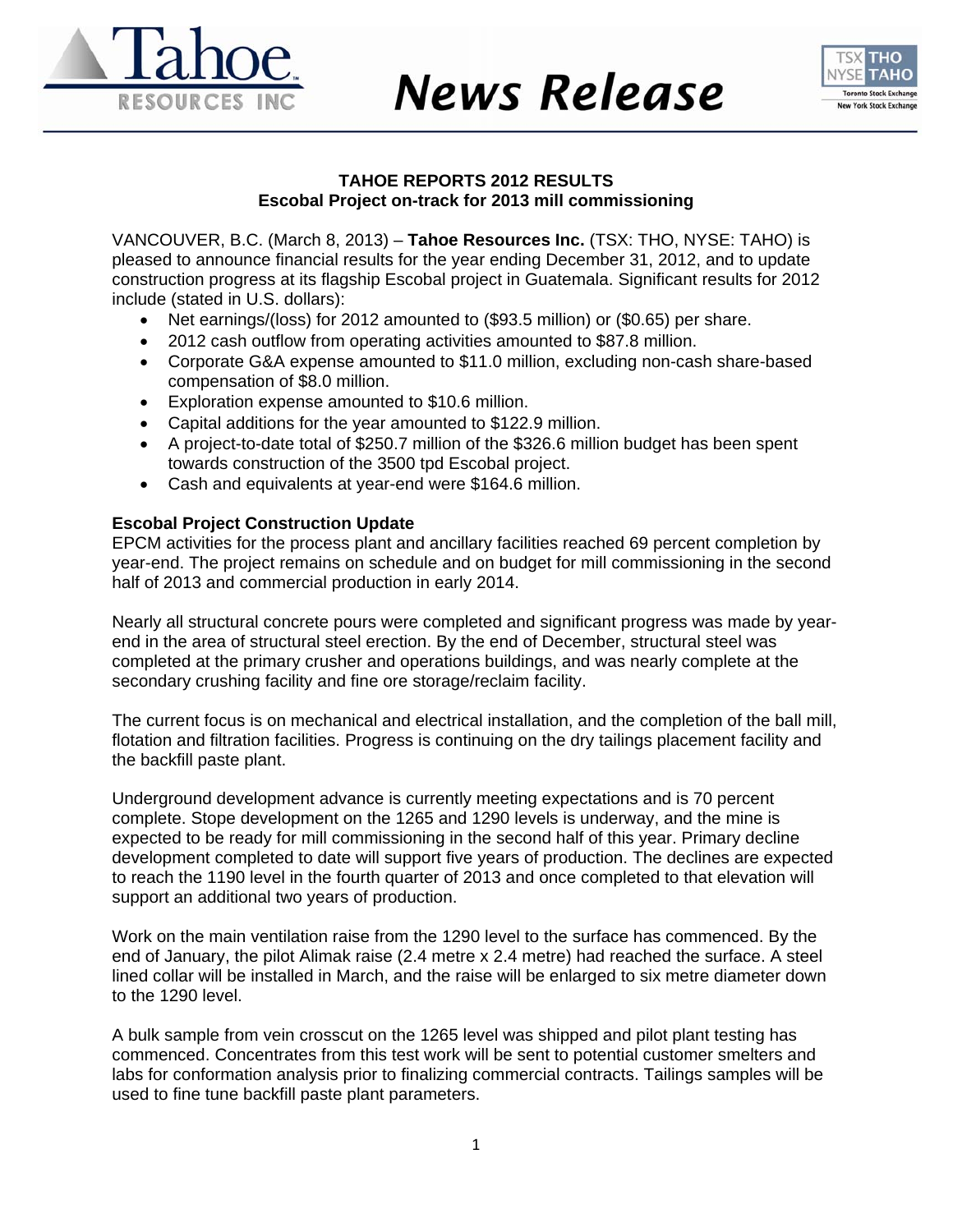Tahoe's year-end financials, MD&A and AIF will be available on SEDAR and the Company's website later in the day. Recent construction photographs are on the Company's website at www.tahoeresourcesinc.com.

#### **Permitting Update**

The Company continues to work with the Guatemalan government regarding the issuance of the exploitation license. The Company was notified by the Guatemalan government in the first quarter of 2012 that all legal requirements for approval of the exploitation license have been fulfilled. "We have met with Guatemalan President Otto Perez Molina and he continues to assure us that the final Escobal permit will be issued soon," said Tahoe President and CEO Kevin McArthur. He added that no delays to the project schedule are expected.

### **Management Change**

Tahoe also announced today that Jaime Mondragon has resigned as the Company's vice president and chief financial officer effective immediately. He is replaced by Mark T. Sadler who has been vice president metal sales and concentrate marketing. Mr. Sadler joined the Company in 2012 following employment with Glencore Ltd. and over 18 years with Rio Tinto, plc. He holds an MBA from Westminster College and a B.S. in accounting from the University of Utah. Mr. Sadler is a member of the American Institute of Certified Public Accountants.

"On behalf of the Board, I wish to thank Jaime for his outstanding achievements since our IPO in June, 2010. Mr. Mondragon has been integral to Tahoe's startup activities and was a key participant in Tahoe's growth from an early-stage exploration story to one of near production," said Mr. McArthur.

### **About Tahoe Resources Inc.**

Tahoe's strategy is to develop the Escobal project into a profitable mining operation and to position itself as a leading silver producer with high quality, low cost assets in the Americas. Tahoe is a member of the S&P/TSX Composite and TSX Global Mining indices and the Russell 3000 on the NYSE. The Company is listed on the TSX as THO and on the NYSE as TAHO.

# # #

#### **Forward-Looking Statements**

Tahoe Resources is a Canadian corporation operating in Canada, the United States and Guatemala. This news release contains "forward-looking information" within the meaning of applicable Canadian securities legislation, and "forward-looking statements" within the meaning of the United States Private Securities Litigation Reform Act of 1995 (collectively referred to as "forward-looking information"). Wherever possible, words such as "plans," "expects," or "does not expect," "budget," "scheduled," "estimates," "forecasts," "anticipate" or "does not anticipate," "believe," "intend," and similar expressions or statements that certain actions, events or results "may," "could," "would," "might" or "will" be taken, occur or be achieved, have been used to identify forward-looking information. In particular, this news release describes potential future events related to: receiving an exploitation permit for Escobal; meeting the project schedule; achieving mill commissioning in the second half of 2013 and commercial production in early 2014; and Tahoe's strategy to develop the Escobal project. Forward-looking information is based on management's reasonable assumptions, estimates, expectations, analyses and opinions which are based on management's experience and perception of trends, current conditions and expected developments, and other factors that management believes are relevant and reasonable in the circumstances, but which may prove to be incorrect. Assumptions have been made regarding, among other things, Tahoe's ability to carry on exploration and development activities, the timely receipt of required approvals (including the